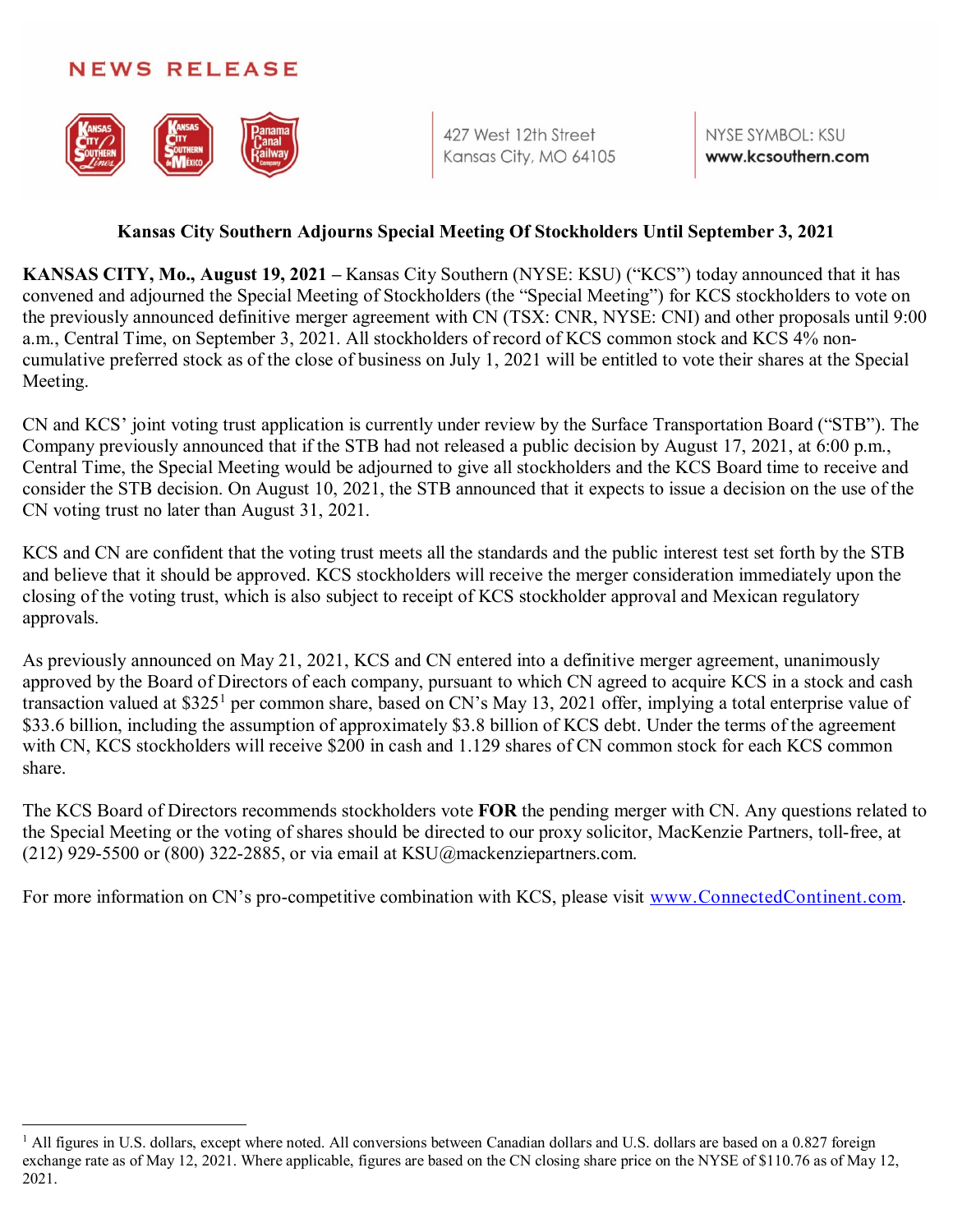#### **About Kansas City Southern**

Headquartered in Kansas City, Mo., Kansas City Southern (KCS) (NYSE: KSU) is a transportation holding company that has railroad investments in the U.S., Mexico and Panama. Its primary U.S. holding is The Kansas City Southern Railway Company, serving the central and south central U.S. Its international holdings include Kansas City Southern de Mexico, S.A. de C.V., serving northeastern and central Mexico and the port cities of Lázaro Cárdenas, Tampico and Veracruz, and a 50 percent interest in Panama Canal Railway Company, providing ocean-to-ocean freight and passenger service along the Panama Canal. KCS' North American rail holdings and strategic alliances with other North American rail partners are primary components of a unique railway system, linking the commercial and industrial centers of the U.S., Mexico and Canada. More information about KCS can be found at www.kcsouthern.com

#### **Forward Looking Statements**

Certain statements included in this news release constitute "forward-looking statements" within the meaning of the United States Private Securities Litigation Reform Act of 1995 and under Canadian securities laws, including statements based on management's assessment and assumptions and publicly available information with respect to CN and KCS, regarding the proposed transaction between CN and KCS, the expected benefits of the proposed transaction and future opportunities for the combined company. By their nature, forward-looking statements involve risks, uncertainties and assumptions. CN and KCS caution that their assumptions may not materialize and that current economic conditions render such assumptions, although reasonable at the time they were made, subject to greater uncertainty. Forwardlooking statements may be identified by the use of terminology such as "believes," "expects," "anticipates," "assumes," "outlook," "plans," "targets," or other similar words.

Forward-looking statements are not guarantees of future performance and involve risks, uncertainties and other factors which may cause actual results, performance or achievements of CN, or the combined company, to be materially different from the outlook or any future results, performance or achievements implied by such statements. Accordingly, readers are advised not to place undue reliance on forward-looking statements. Important risk factors that could affect the forward-looking statements in this news release include, but are not limited to: the outcome of the proposed transaction between CN and KCS; the parties' ability to consummate the proposed transaction; the conditions to the completion of the proposed transaction; that the regulatory approvals required for the proposed transaction may not be obtained on the terms expected or on the anticipated schedule or at all; CN's indebtedness, including the substantial indebtedness CN expects to incur and assume in connection with the proposed transaction and the need to generate sufficient cash flows to service and repay such debt; CN's ability to meet expectations regarding the timing, completion and accounting and tax treatments of the proposed transaction; the possibility that CN may be unable to achieve expected synergies and operating efficiencies within the expected time-frames or at all and to successfully integrate KCS' operations with those of CN; that such integration may be more difficult, time-consuming or costly than expected; that operating costs, customer loss and business disruption (including, without limitation, difficulties in maintaining relationships with employees, customers or suppliers) may be greater than expected following the proposed transaction or the public announcement of the proposed transaction; the retention of certain key employees of KCS may be difficult; the duration and effects of the COVID-19 pandemic, general economic and business conditions, particularly in the context of the COVID-19 pandemic; industry competition; inflation, currency and interest rate fluctuations; changes in fuel prices; legislative and/or regulatory developments; compliance with environmental laws and regulations; actions by regulators; the adverse impact of any termination or revocation by the Mexican government of KCS de México, S.A. de C.V.'s Concession; increases in maintenance and operating costs; security threats; reliance on technology and related cybersecurity risk; trade restrictions or other changes to international trade arrangements; transportation of hazardous materials; various events which could disrupt operations, including illegal blockades of rail networks, and natural events such as severe weather, droughts, fires, floods and earthquakes; climate change; labor negotiations and disruptions; environmental claims; uncertainties of investigations, proceedings or other types of claims and litigation; risks and liabilities arising from derailments; timing and completion of capital programs; and other risks detailed from time to time in reports filed by CN with securities regulators in Canada and the United States. Reference should also be made to Management's Discussion and Analysis in CN's annual and interim reports, Annual Information Form and Form 40-F, filed with Canadian and U.S. securities regulators and available on CN's website, for a description of major risk factors relating to CN. Additional risks that may affect KCS' results of operations appear in Part I, Item 1A "Risks Related to KCS' Operations and Business" of KCS' Annual Report on Form 10-K for the year ended December 31, 2020, and in KCS' other filings with the U.S. Securities and Exchange Commission ("SEC").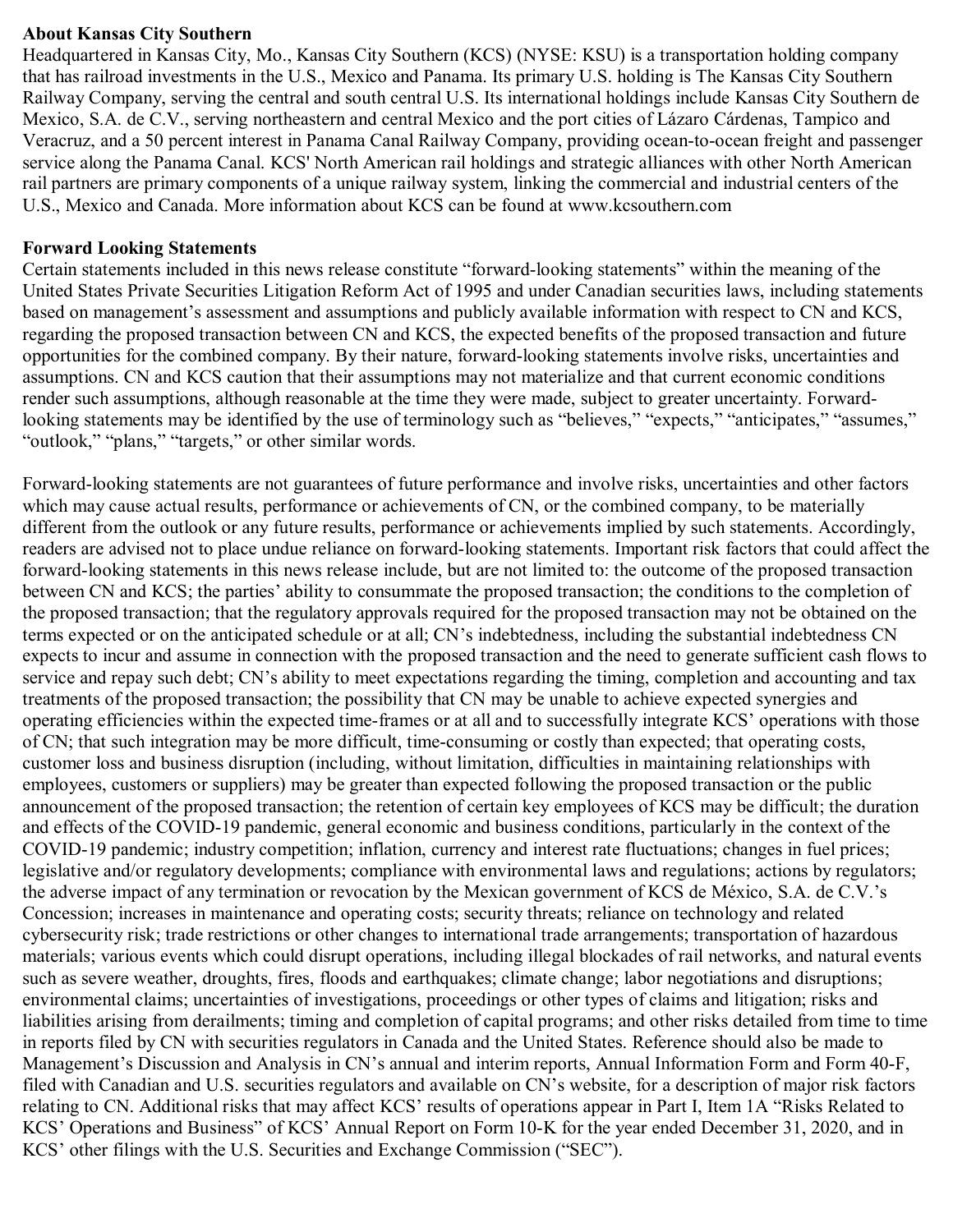Forward-looking statements reflect information as of the date on which they are made. CN and KCS assume no obligation to update or revise forward-looking statements to reflect future events, changes in circumstances, or changes in beliefs, unless required by applicable securities laws. In the event CN or KCS does update any forward-looking statement, no inference should be made that CN or KCS will make additional updates with respect to that statement, related matters, or any other forward-looking statement.

## **No Offer or Solicitation**

This news release does not constitute an offer to sell or the solicitation of an offer to buy any securities or a solicitation of any vote or approval, nor shall there be any sale of securities in any jurisdiction in which such offer, solicitation or sale would be unlawful prior to registration or qualification under the securities laws of any such jurisdiction. No offer of securities shall be made except by means of a prospectus meeting the requirements of Section 10 of the Securities Act of 1933, as amended.

## **Additional Information and Where to Find It**

In connection with the proposed transaction, CN has filed with the SEC a registration statement on Form F-4 to register the shares to be issued in connection with the proposed transaction, and the registration statement has been declared effective. CN has filed with the SEC its prospectus and KCS has filed with the SEC its definitive proxy statement in connection with the proposed transaction, and the KCS proxy statement is being sent to the stockholders of KCS seeking their approval of the merger-related proposals. This news release is not a substitute for the registration statement, the prospectus, the proxy statement or other documents CN and/or KCS may file with the SEC or applicable securities regulators in Canada in connection with the proposed transaction.

INVESTORS AND SECURITY HOLDERS ARE URGED TO READ THE REGISTRATION STATEMENT, THE PROSPECTUS, THE PROXY STATEMENT AND ANY OTHER RELEVANT DOCUMENTS FILED WITH THE SEC OR APPLICABLE SECURITIES REGULATORS IN CANADA CAREFULLY IN THEIR ENTIRETY IF AND WHEN THEY BECOME AVAILABLE (INCLUDING ALL AMENDMENTS AND SUPPLEMENTS THERETO) BECAUSE THEY CONTAIN AND WILL CONTAIN IMPORTANT INFORMATION ABOUT CN, KCS AND THE PROPOSED TRANSACTION. Investors and security holders may obtain copies of these documents (if and when available) and other documents filed with the SEC and applicable securities regulators in Canada by CN free of charge through at www.sec.gov and www.sedar.com. Copies of the documents filed by CN (if and when available) will also be made available free of charge by accessing CN's website at www.CN.ca. Copies of the documents filed by KCS (if and when available) will also be made available free of charge at www.investors.kcsouthern.com, upon written request delivered to KCS at 427 West 12th Street, Kansas City, Missouri 64105, Attention: Corporate Secretary, or by calling KCS' Corporate Secretary's Office by telephone at 1-888-800-3690 or by email at corpsec@kcsouthern.com.

## **Participants**

This news release is neither a solicitation of a proxy nor a substitute for the registration statement, the prospectus, the proxy statement or other filings that may be made with the SEC and applicable securities regulators in Canada. Nonetheless, CN, KCS, and certain of their directors and executive officers and other members of management and employees may be deemed to be participants in the solicitation of proxies in respect of the proposed transaction. Information about CN's executive officers and directors is available in its 2021 Management Information Circular, dated March 9, 2021, as well as its 2020 Annual Report on Form 40-F filed with the SEC on February 1, 2021, in each case available on its website at www.CN.ca/investors/ and at www.sec.gov and www.sedar.com. Information about KCS' directors and executive officers may be found on its website at www.kcsouthern.com and in its 2020 Annual Report on Form 10-K filed with the SEC on January 29, 2021, available at www.investors.kcsouthern.com and www.sec.gov. Additional information regarding the interests of such potential participants is or may be included in the registration statement, the prospectus, the proxy statement or other documents filed with the SEC and applicable securities regulators in Canada if and when they become available. These documents (if and when available) may be obtained free of charge from the SEC's website at www.sec.gov and from www.sedar.com, as applicable.